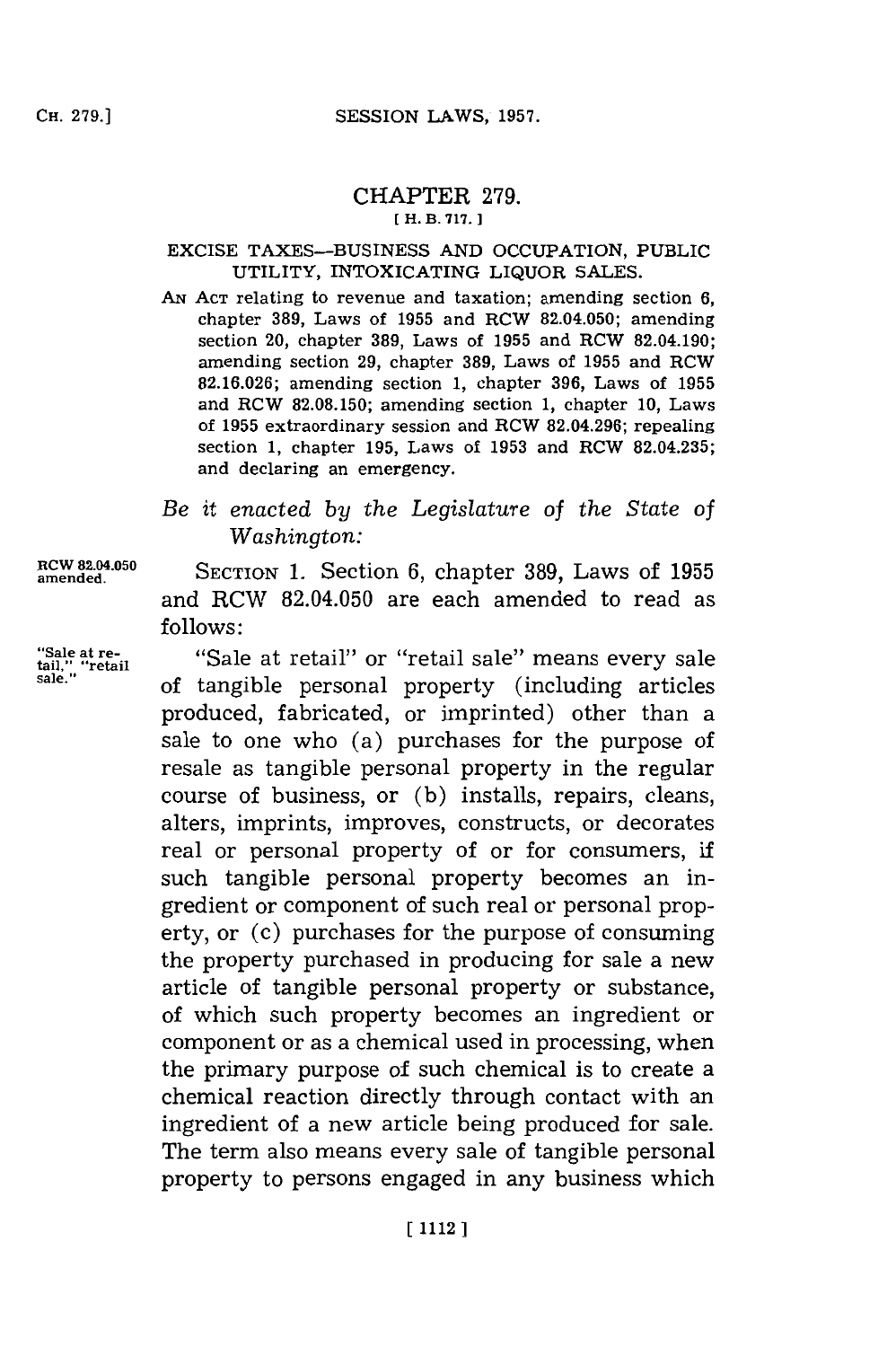is taxable under RCW 82.04.280, subsection  $(2)$ , "Sale at retail,"  $\sum_{\text{retail}}$  sale." and 82.04.290.

The term "sale at retail" or "retail sale" shall include the sale of or charge made for tangible personal property consumed and/or for labor and services rendered in respect to the following: (a) The installing, repairing, cleaning, altering, imprinting, or improving of tangible personal property of or for consumers, excluding, however, services rendered in respect to live animals, birds and insects; **(b)** the constructing, repairing, decorating, or improving of new or existing buildings or other structures under, upon, or above real property of or for consumers, including the installing or attaching of any article of tangible personal property therein or thereto, whether or not such personal property becomes a part of the realty **by** virtue of installation, and shall also include the sale of services or charges made for the clearing of land and the moving of earth to the extent necessary for such constructing or improving, unless the charge therefor is stated separately from other charges made in connection with the work performed, under such rules as the tax commission may prescribe; (c) for the furnishing of lodging and related services to transients in or **by** a hotel, rooming house, tourist court, motel, trailer camp, and the granting of any similar license to use real property, as distinguished from the renting or leasing of real property, and it shall be presumed that the occupancy of real property for a continuous period of one month or more constitutes a rental or lease of real property and not a mere license to use or enjoy the same.

The term shall not include the sale of or charge made for labor and services rendered in respect to the mere cleaning, fumigating, razing, or moving of existing buildings or structures, or the building, repairing, or improving of any publicly owned **[CH. 279.**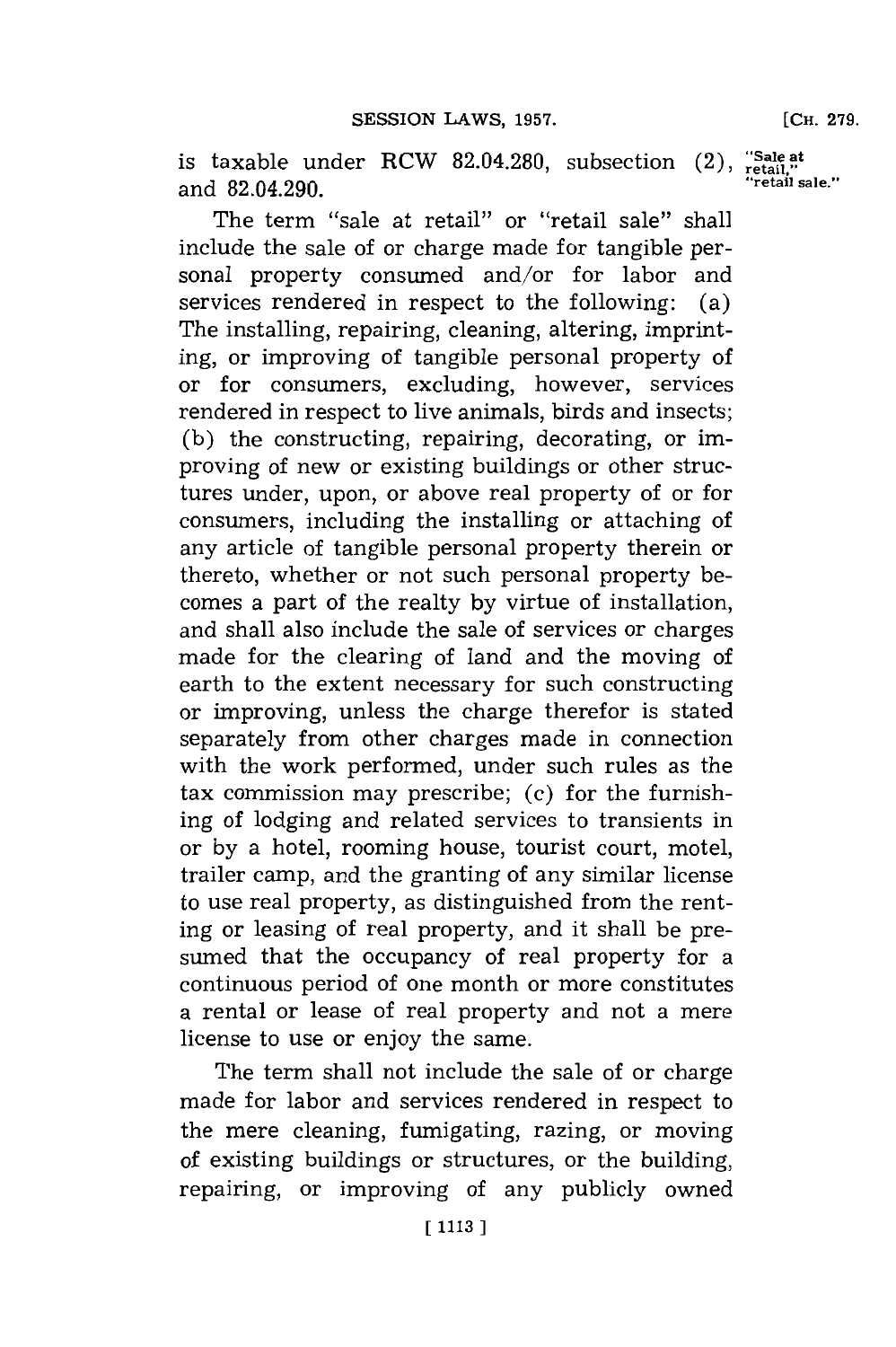**CH. 279.]**

Business and<br>
occupation<br>
is used or to be used primarily for foot or vehicular<br>
"Sale at is used or to be used primarily for foot or vehicular tax.<br>"Sale at **is used or to be used primarily for foot or vehicular**<br>retail," **in troffic por shall** it include relate of face and it. retail," traffic, nor shall it include sales of feed, seed, fertilizer, and spray materials to persons for the purpose of producing for sale any agricultural product whatsoever, including milk, eggs, wool, fur, meat, honey, or other substances obtained from animals, birds, or insects.

RCW 82.04.190 **SEC. 2.** Section 20, chapter 389, Laws of 1955 and RCW 82.04.190 are each amended to read as follows: **"Consumer."** "Consumer" means the following:

> **(1)** Any person who purchases, acquires, owns, holds, or uses any article of tangible personal property other than for the purpose (a) of resale as tangible personal property in the regular course of business or **(b)** of incorporating such property as an ingredient or component of real or personal property when installing, repairing, cleaning, altering, imprinting, improving, constructing, or decorating such real or personal property of or for consumers or (c) of consuming such property in producing for sale a new article of tangible personal property or a new substance, of which such property becomes an ingredient or component or as a chemical used in processing,' when the primary purpose of such chemical is to create a chemical reaction directly through contact with an ingredient of a new article being produced for sale;

> (2) Any person engaged in the business of rendering professional or personal services to persons who are taxable under RCW 82.04.290;

> **(3)** Any person engaged in the business of contracting for the building, repairing or improving of any publicly owned street, place, road, highway, bridge or trestle which is used or to be used primarily for foot or vehicular traffic, in respect, however, only to tangible personal property used or consumed in such business;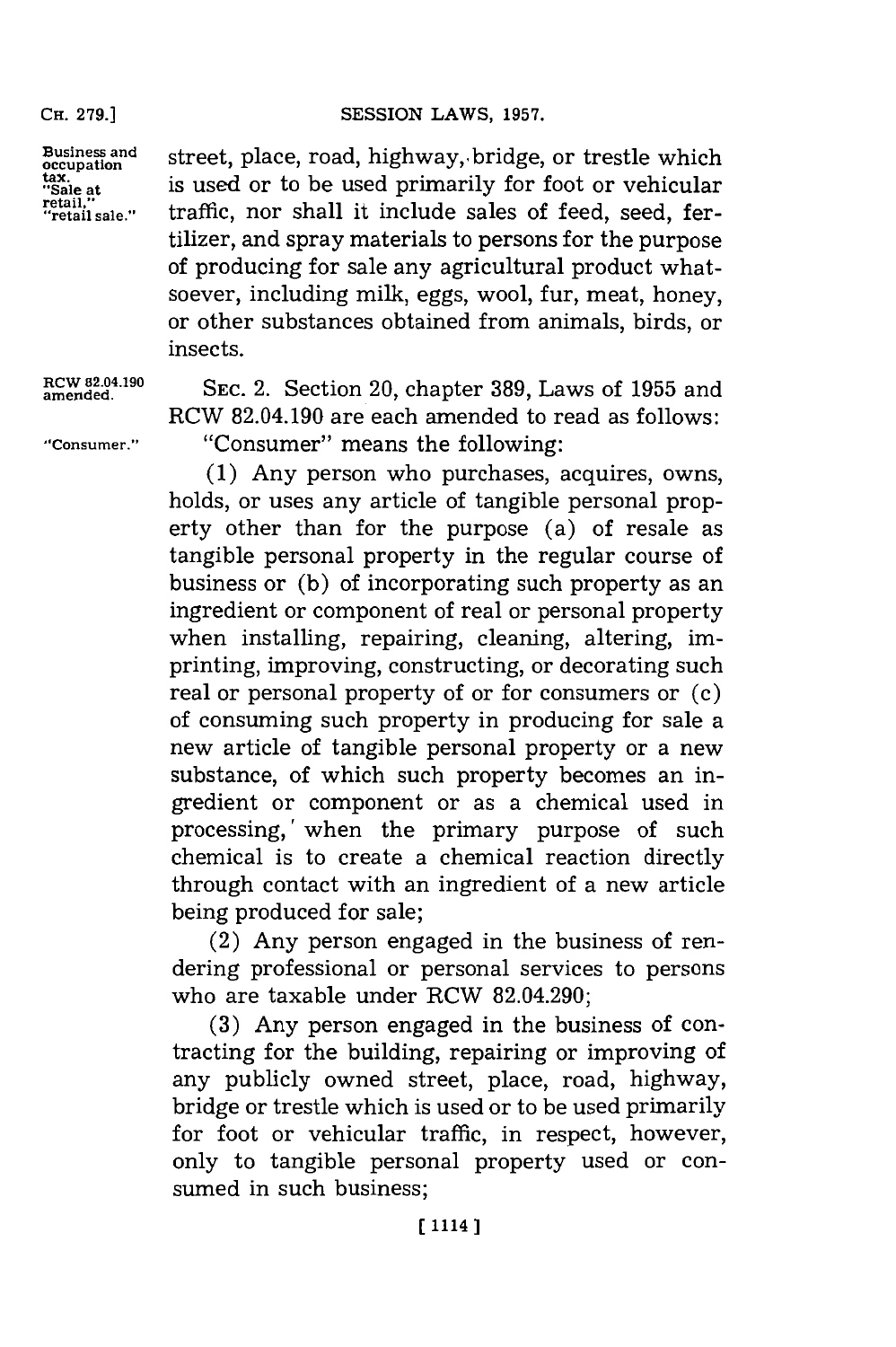(4) Any person who is an owner, lessee or has the right of possession to or an easement in real or personal property which is being constructed, repaired, improved, cleaned, imprinted, or otherwise altered **by** a person engaged in business, excluding only the United States, the state, and its political subdivisions in respect to labor and services rendered to their real property which is used or held for public road purposes.

SEC. **3.** Section **29,** chapter **389,** Laws of **1955** and **RCW 82-16.026** RCW **82.16.026** are each amended to read as follows:

From and after the first day of May, 1953, there Public utility  $\frac{1}{100}$  is levied and shall be collected from every person for  $\frac{1}{4}$  Additional the act or privilege of engaging within this state in one or more of the businesses named in RCW **82.16-** .020, as a part of the tax imposed **by** this chapter, an additional tax in the amount of twenty percent of the tax payable under this chapter. To facilitate collection of this additional tax, the tax commission is authorized to adjust the basic rates of persons to which this section applies in such manner as to reflect the exact amount of the additional tax hereby imposed.

SEC. 4. Section 1, chapter 396, Laws of 1955 and **RCW 82.08.150 amended**. RCW **82.08.150** are each amended to read as **follows:**

There is levied and shall be collected from and **Use tax.**<br>In the first day of November 1951, a tax upon <sup>Tax imposed</sup> after the first day of November, 1951, a tax upon **on certain**<br>sales of ineach retail sale of spirits, wine, or strong beer in **toxicating** the original package at the rate of ten percent of the selling price, and the term "retail sale" as used herein shall include, in addition to the meaning ascribed thereto in chapter 82.04 RCW, any sale not for resale in such original package. The tax imposed in this section shall apply to the sale of spirits, wine, or strong beer **by** the Washington state liquor stores and agencies, including sales to Class H licensees. The tax imposed in RCW **82.08.020**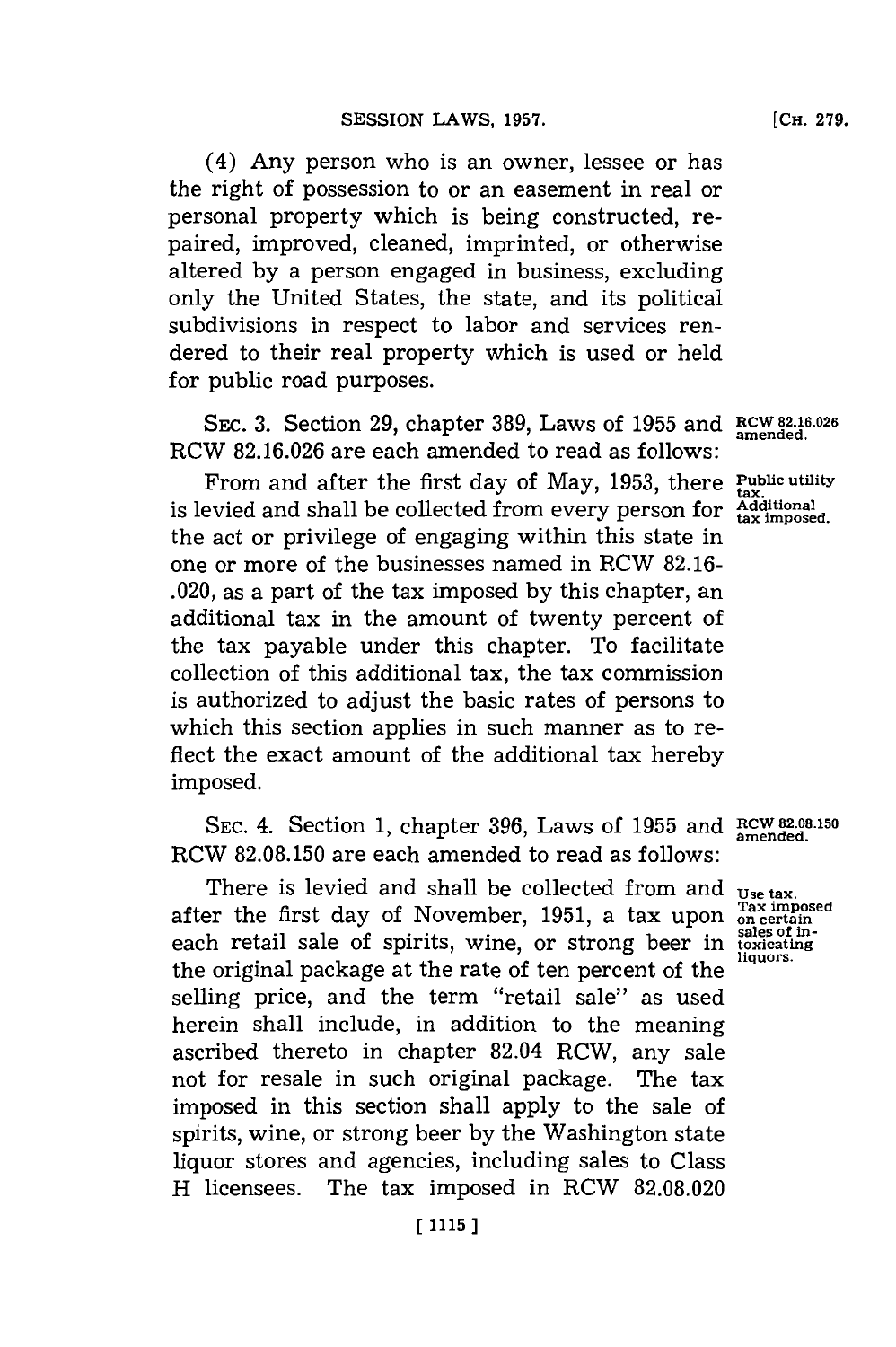shall not apply to sales subject to the tax imposed **by** this section.

As used in this section, the terms "spirits," "wine," "strong beer," and "package" shall have the meaning ascribed to them in chapter 66.04 RCW.

RCW 82.04.296 **SEC.** 5. Section 1, chapter 10, Laws of 1955 ex-<br>amended. traordinary session and RCW **82.04.296** are each amended to read as follows:

**Business and** From and after the first day of May, **1955,** there **occupation tax.** Additional tax is levied and shall be collected from every person for the act or privilege of engaging in business activities, as a part of the tax imposed **by** this chapter, other than those activities tax [taxed] pursuant to RCW 82.04.260, an additional tax in the amount of sixty percent of the tax payable under this chapter. To facilitate collection of this additional tax, the tax commission is authorized to adjust the basic rates of persons to which this section applies in such manner as to reflect the exact amount of the additional tax hereby imposed.

**Repeal. SEC. 6.** Section **1,** chapter **195,** Laws of **1953** and RCW **82.04.235** are each repealed.

**Emergency. SEC. 7.** This act is necessary for the immediate preservation of the public peace, health and safety, the support of the state government and its existing public institutions, and shall take effect on the first day of May, **1957.**

> Passed the House March 14, **1957.** Passed the Senate March 14, **1957.** Approved **by** the Governor March **26, 1957.**

**CH. 279.]**